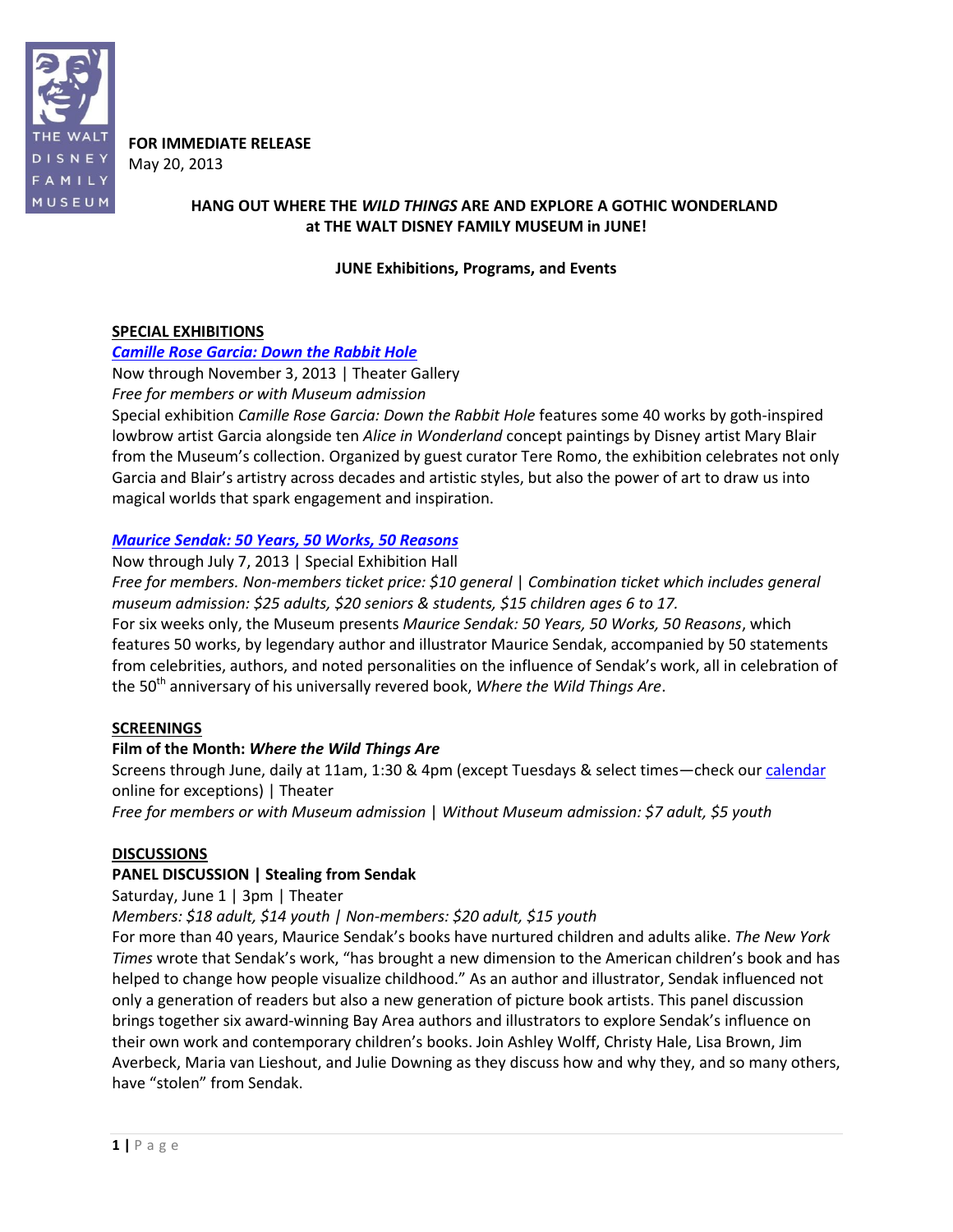(Presented in conjunction with the special exhibition, *[Maurice Sendak:](http://www.waltdisney.org/sendak) 50 Years, 50 Works, 50 Reasons*)

#### **TALKS | Disney/Pixar 101**

Saturday, June 15 | 3pm | Theater *Members: \$18 adult, \$14 youth | Non-members: \$20 adult, \$15 youth* This multimedia event featuring Pixar producer Jonas Rivera and Disney historian Don Peri presents the stories of Walt Disney and Pixar Animation Studios, and their interconnection with The Walt Disney Company.

## **LOOK CLOSER |** *Maurice Sendak: 50 Years, 50 Works, 50 Reasons*

Friday–Sunday, June 21-23 11am, 1 & 3pm | Theater Gallery *Free for members or with Museum admission* Dig deeper into the work of *Fantasia-*inspired visionary Maurice Sendak. This gallery talk is in offered conjunction with special exhibition *[Maurice Sendak: 50 Years, 50 Works, 50 Reasons.](http://www.waltdisney.org/sendak)*

**PANEL DISCUSSION |** Disney and the Mechanized Magic of Audio-Animatronics®

Saturday, June 22 **|** 3pm | Theater *Members: \$18 adult, \$14 youth | Non-members: \$20 adult, \$15 youth* Join us for a conversation about the incredible story of theme park animatronics featuring Garner Holt and special guests, Bob Gurr and Bill Farmer, who helped transform Walt Disney's vision for dimensional animated characters into reality.

#### **CLASSES & ACTIVITIES**

## **OPEN STUDIO | Illustration and Storytelling in Children's Books**

Saturday & Sunday, June 1 & 2, 8 & 9 | 1–4pm | Learning Center *Free for members or with Museum admission* Drop in to participate in illustration activities and storytelling inspired by children's books.

## **LEARN FROM THE MASTERS | Where Do the Wild Things Go?**

Saturday, June 1 | 10am–12:30pm| Learning Center

*Members: \$55 | Non-member: \$60 adult, \$45 student (valid student ID required)*

Like a movie, a picture book is not just a single picture, but a sequence of narrative and images that tell a story. The text and illustrations work together to create a story arc. The layout of the text and pictures allows the story to build to a climax and resolution. This hands on workshop focuses on how to establish the rhythm of a book. Using text from a simple picture book, participants will learn about creating a story arc, using the page turn to create drama and the importance of the marriage of text and pictures.

**About the Instructor:** [Julie Downing](http://www.juliedowning.com/) has written and or illustrated over 40 books for children. Her books have received many awards including a Parent's Choice Award, Bank Street College of Education Silver Medal, and a NY Public Library Best Books award. She is a graduate of the Rhode Island School of Design and currently teaches Watercolor and Children's Book Illustration to both graduate and undergraduate students at the Academy of Art University in San Francisco. Her latest book, *First Mothers*, a biography of all the mothers of the presidents, was published in September 2012 by Clarion Books. She is currently working on a book about best friends, who just happen to be a mummy and a vampire.